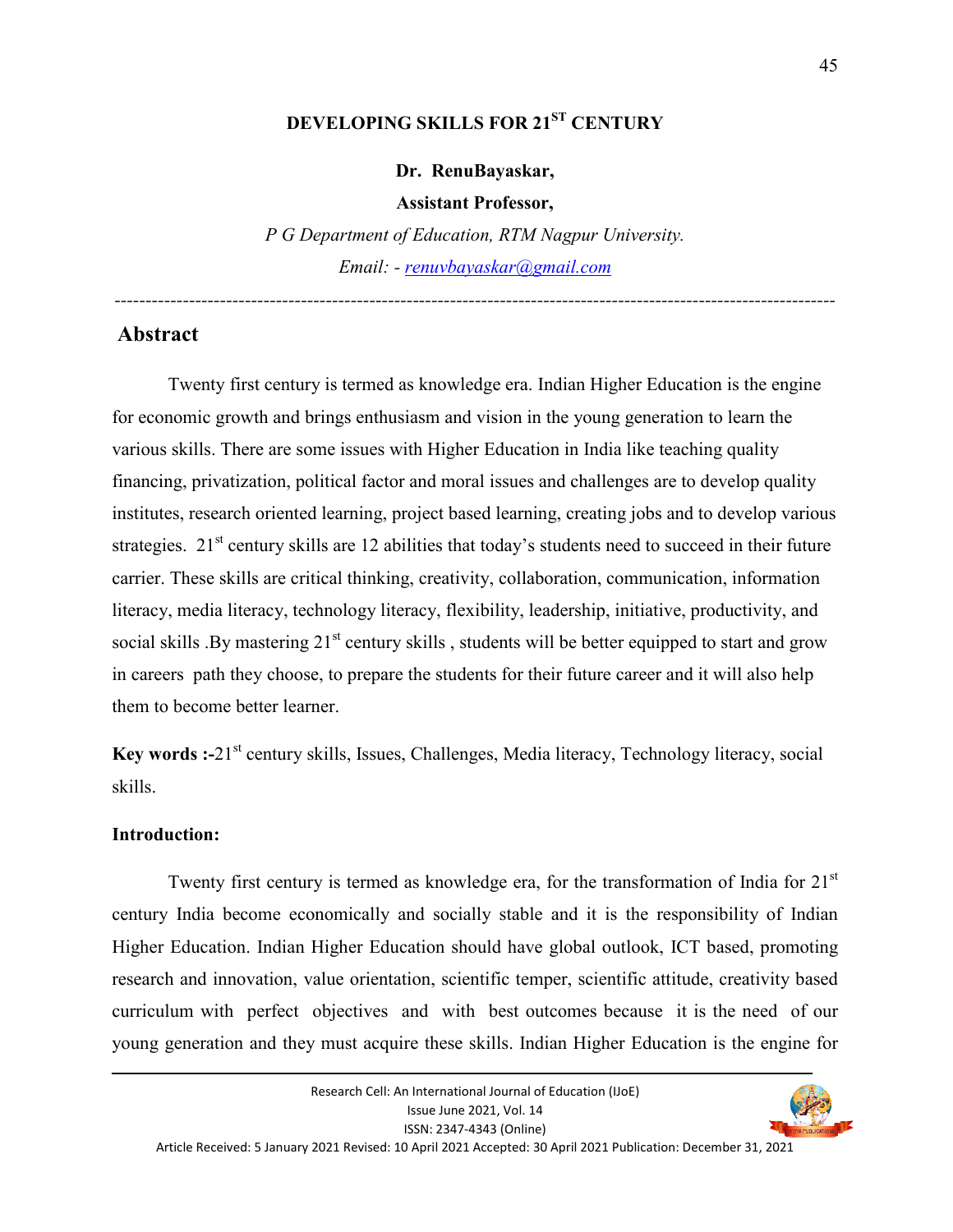economic growth and brings enthusiasm and vision in the young generation to learn all the above skills and tobecome successful doctors , engineers, technologist, scientist, managers, teachers, researchers, writers , philosophers, psychologist , social worker, good leader, good politician , administrator and many skilled and creative people to take the country forward. Then brain drain will stop and all skills will be used for strong India, powerful India.

## **Higher Education Curriculum : Issues and Challenges**

Higher Education is very important for growing Indian economy . Higher Education in India has many challenges and issues.

### **Issues with Higher Education in India**

Following are some issues related to Indian Higher Education.

### **1) Teaching Quality**

Teachers are not well trained and qualified for the job, they are assigned to. Many of the teachers have no experience or knowledge.

### **2) Financing**

India is already spending much on higher education and it can't spend more , so it is also an issue with higher education. More financing is needed to improve the quality of higher education.

### **3) Privatization**

Privatization is not the solution to solve the problem. We need to develop the culture of creativity, imagination and learning new skills.

### **4) Political Factor**

Political influence is a big obstacle in developing quality of education. Governing bodies do not want any political influence or interference in their affairs.

### **5) Moral Issues**

Young generation is running behind hefty pay packages ,they are not ready to serve their country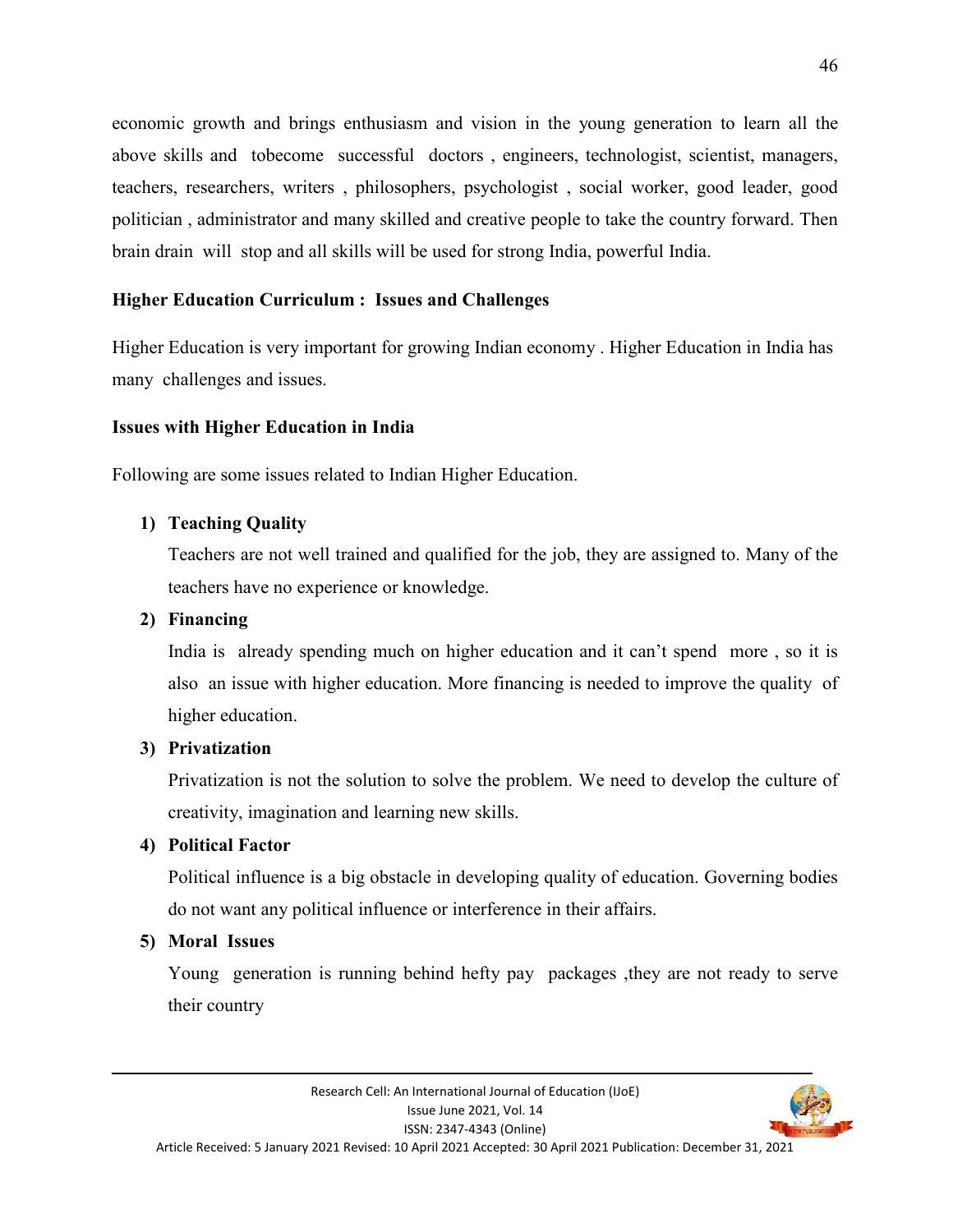Higher Education in India is in nutshell to say it is neither good nor it is that bad. Following are some challenges of Indian Higher Education.

## **1) Gap in supply and Demand**

India's gross enrollment ratio is not too good – it is much below than the other developed countries.

## **2) Mushrooming of Low Quality Institutes**

To open an educational institutes is now a days become trade to gain money , is the main motto of many institutions and are not ready to provide quality education.

## **3) No Research Oriented Learning**

New learner need research oriented education. we have to develop research skills of the students ,only exam oriented education is provided for hundred percent exam result that is why students fail in research.

# **4) No Project Based Learning**

We are giving much importance to theory and not to practical .Hence we are unable in giving job to them.

# 5) **Not Creating Jobs**

After doing UG,PG and even Ph.D. our students are not able to get job.

# **6) No Stratagy**

**I**ndian higher education does not havestratagies to attract the foreign students.

# **What are 21st Century skills ?**

 $21<sup>st</sup>$  Century skills are twelve abilities that today's students need to succeed in their future careers. All these 12 skills are divided in to three broad categories.

- 1) Learning skills
- 2) Literacy skills
- 3) Life skills

Learning skills enables students to activate mental process essential to adapt and improve upon a modern work environment. Literacy skills enables students how to use technology and to interpret and analyze the media information . Life skills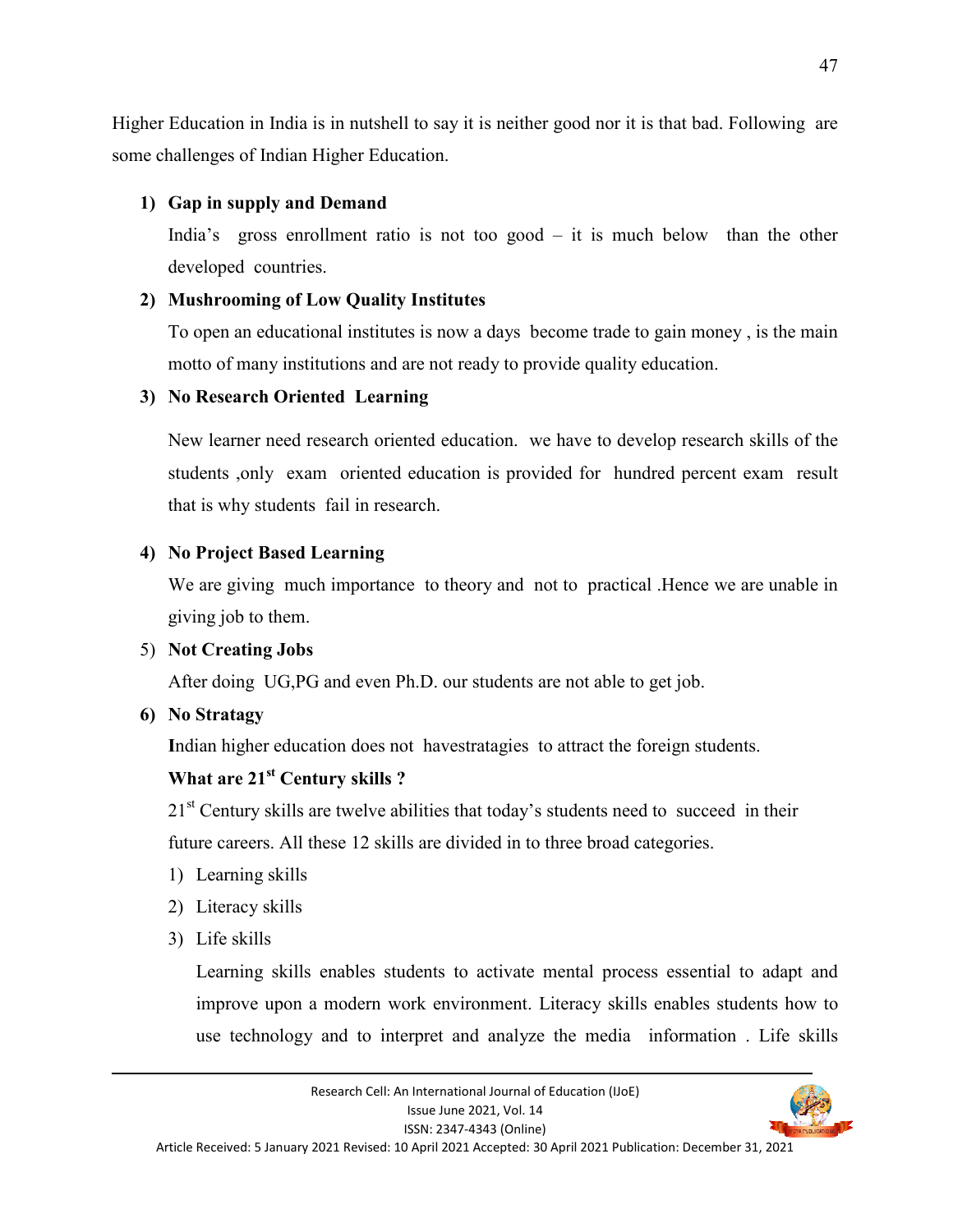48

concentrate on the personal and professional qualities of individual. All these skills are universal and every stakeholder know the importance of it in carrier or in work.

Learning skills are 1) Critical thinking 2) Creativity 3) Collaboration 4) Communication

Literacy skills are 1) Information literacy 2) Media literacy 3) Technology literacy Life skills are 1) Flexibility 2) Leadership 3) Initiative 4) Productivity 5) Social skills

- 1) Critical Thinking :--It involves assessing information to make informal decisions. Critical thinking find the solutions to every problem. It is important in profession, learning and in everyday life because it gives the fruitful substitute to solve problem.
- 2) Creativity:-- Creativity means divergent thinking and it helps the learner to think in various and novel way and find the solutions or to solve the problems in a different way. It empowers people to see concepts in a different light , leading to innovative thinking and problem solving.
- 3) Collaboration:--It involves multiple people working together to achieve common goal. Willingness is the key component of collaboration and it helps the learner together and put their own ideas and make corrections and work together and it is successful teamwork.
- 4) Communication:--It is the practice of conveying ideas using variety of methods. Without proper and effective communication students will lack behind in their carrier in the  $21<sup>st</sup>$  century . Communication is the skill that brings the other skills and qualities together, hence communication is very essential to express the ideas effectively at different situations.
- 5) Information Literacy:--It gives our students the tools needed to distinguish fact from fiction. Information literacy is the basic skill for  $21<sup>st</sup>$  century. Today to find truth and identify honesty from the vast treasury is a difficult work.

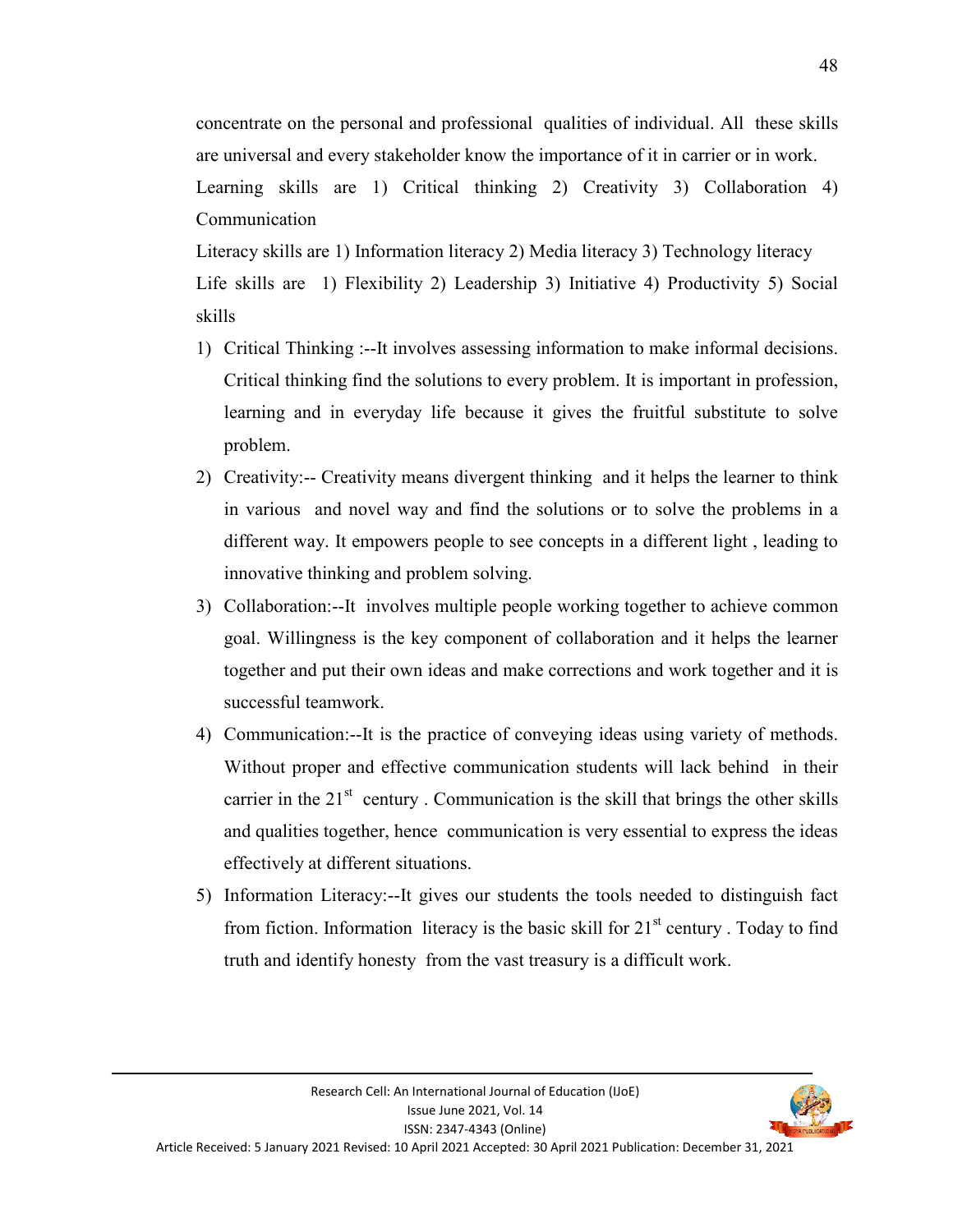- 6) Media Literacy:--It helps students analyze media and understand potential issues that can arise when using digital tools .Media literacy is a term which helps the learner to identify the truth from a flooded world of information
- 7) Technology literacy:---21<sup>st</sup> century is the age of information, and computers ,mobiles , tabs becomes more important ,hence it is the need to understand these devices easily. It reduces the learner's fear of technology. Technology literacy involves students understanding of different applications and the best ways to use them.
- 8) Flexibility: --Flexibility is the center of learner's long term success in a carrier and accepts the changing environment . Flexibility is someone's ability to adapt to change and understand in views that impact decisions.
- 9) Leadership:--Leadership involves someone's ability to influence and guide others towards a common goal. It is very essential to work as a team to achieve goal collectively.
- 10) Initiative:--Initiative sometimes called intrinsic motivation ,related to employees ,starting projects ,creating plans and executing sttatagies on their own . Initiative is essential with leadership to gain success for start up . It is the hardest skill to learn and practice.
- 11) Productivity:-- Productivity measures how well someone is able to prioritize plan , and manage their work. Productivity keeps efficiency in an age of distractions It is the learners ability to do work within time with proper way.
- 12) Social Skills:--Social skills refers to the skills needed to interact effectively with others, especially when working with a diverse group of people. Social skills include assertiveness ,coping , communication and friendship making skills ,so it is essential to employee to maintain positive social relationship with others. The purpose of social skills is to facilitate positive interaction with peers.

### **Importance of 21st century skills**

21<sup>st</sup> century skills are essential for getting in any field. Our students need to have the foundational knowledge to set themselves up for success. By mastering  $21<sup>st</sup>$  century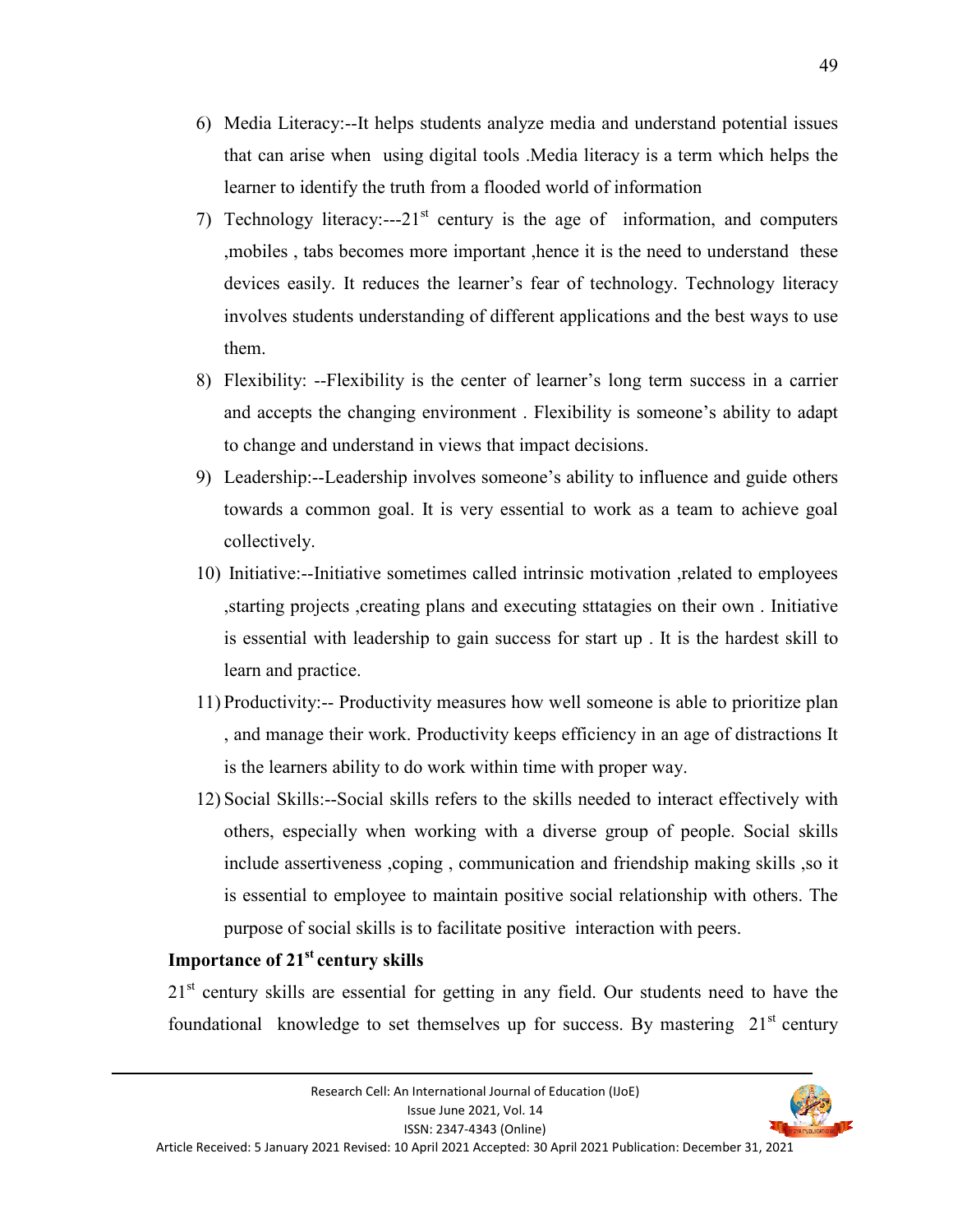skills ,students will be better equipped to start and grow in whatever career path they choose, to prepare the students for their future careers and it also help the students be better learner. Collaboration and leadership skills can help the students to work better in groups. Critical thinking and communication can make meaningful discussion in classroom. Teaching information , media and literacy skills can make students struggle effectively and appropriately use technology in and out of the class. We can't teach  $21<sup>st</sup>$ century skills separately to the students but to convey that these skills are intertwines. Critical thinking and communication skills can help students to improve leadership skills.In India Higher Education is responsible to provide an education as per the needs of  $21<sup>st</sup>$  century. It should be job oriented and provider of skilled employees having application knowledge ,creative and critical thinking abilities, leadership abilities, decision making abilities, problem solving abilities and written plus oral communication skills. So it will fulfill the need and demand of  $21<sup>st</sup>$  century,  $21<sup>st</sup>$  century skills are always been important .They are essential in India and worldwide also .It will also reduce the problem of unemployment. Students should always adaptive as per the situation otherwise students will fall behind ,becomes outdate.Alvin Toffler , American writer and futurist very correctly said that the illiterate of the  $21<sup>st</sup>$  century will not be those who can not read and write but those who can not learn, unlearn and relearn.

## **References**

- Musthafa, M. A. (2021). Higher Education Curriculum for 21st Century skills, Module No.8,on-line refresher program on Curriculum Pedagogy and Evaluation for Higher Education.pp 3–11.
- NagralePriyanka , Higher Education In India-Issues and Challenges, https://surejobs.in> higher education-in-india-issues
- https://files.eric.ed.gov>fulltext
- https://www.qs.com>the\_21st\_century\_skills\_gap\_what role should Higher Edcation play
- https://qeseducation.com
- https://en.wikipedia.org/wiki 21st century skills